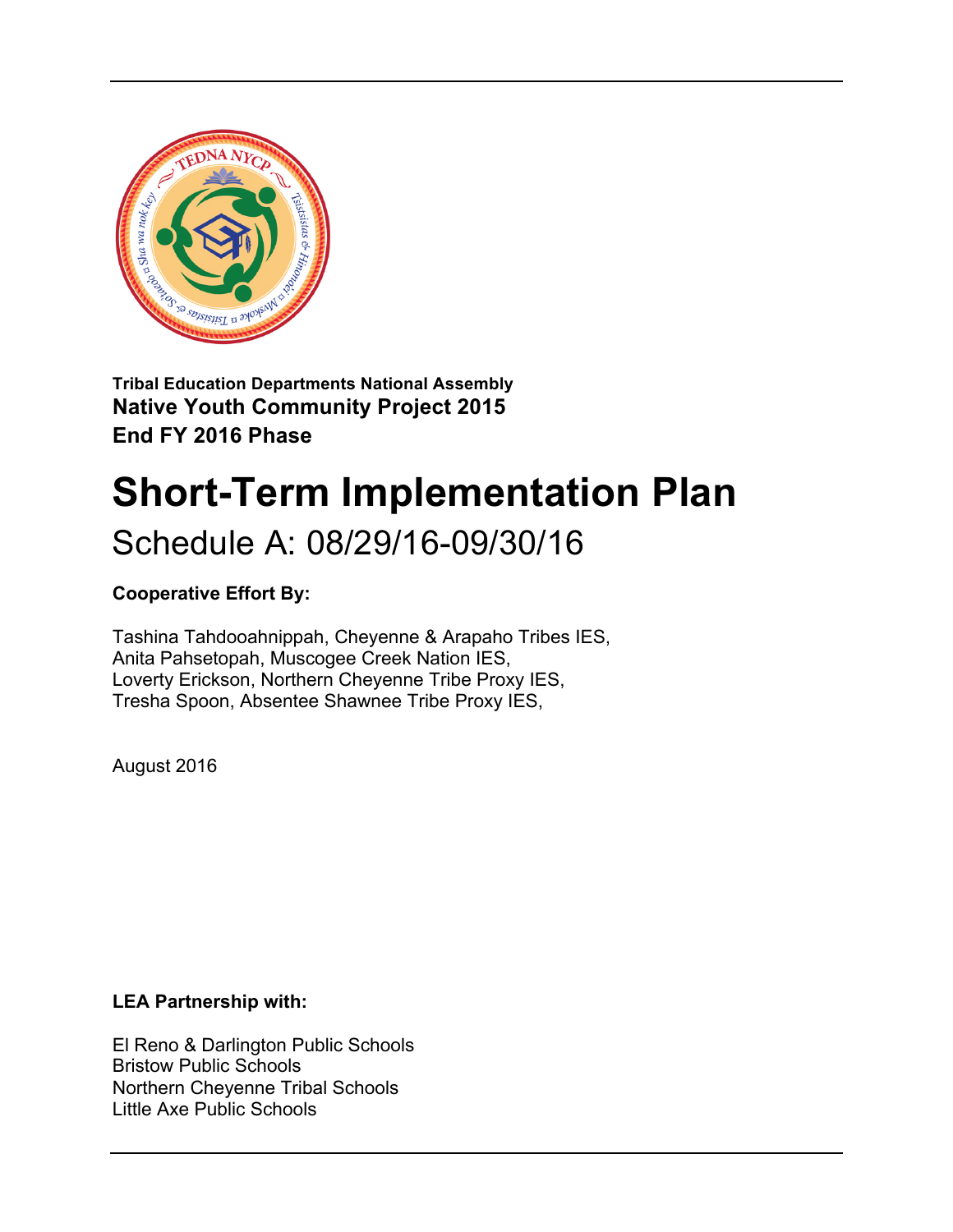#### **1.0 Summary of Schedule A**

 There are **five full weeks starting next Monday (08/29)**, not including this week, to continue implementation strategies that have been locally developed and/or are in the process. Each site has varying expectations in their relationship to the collective development of the program, better said that not, no matter where each site is in terms of service delivery, collection, and administration of objectives do not freak out.

 At this point in time there are two major project elements that need to be constructed before we end this fiscal year. The first is coming up with a short-term data collection plan to continue enrolling students, administering ACT engage assessments, and conducting parent surveys for individuals not yet signed up for the program. Each site has some sort of development already pursued whether that be miniscule or full-blown. Whatever information has been collected in terms of journals, student projects, surveys, photographs, etc. needs to eventually sent to central office for packaging and sending to our external evaluator, Michael Pavel.

 Secondly starting Sept. 12 through Sept 16 we will need to identify some days to begin a 19 week-long FY 2017 implementation of "Schedule B" for the 1<sup>st</sup> Quarter (October- December 2016). This meaning that we take a rough look at options for approach, student engagement, curriculum, supplies needed, timelines, and overall pursuit of partnership growth with LEA-TEA. Those two key elements are vital to not only wrapping up this fiscal, however also contribute to "getting ahead" of our next fiscal.

# **Key Elements Brief:**

- 1. Continue enrolling students, administration of additional ACT engage assessments, parent surveys who are not yet identified/engaged.
- 2. (Sept. 12 Sept. 16) set aside meeting times throughout the week "2-hour segments" each day for planning for next year's FY 2017 Schedule A (Jan-March 2017) implementation design.

 **1.1 Implementation at Cheyenne & Arapaho Tribes** IES Tahdooahnippah has already planned to collect/enroll students (6 &  $7<sup>th</sup>$  grade) from 12:45-1:35p during WIN time at El Reno PS. Darlington is scheduled for August 25, 1:40-3:10p etc. IES has already ran two CCR baseline collection nights, will continue collection up to end of fiscal. **1.2 Implementation at Muscogee Creek Nation** IES Pahsetopah-Battenfield has recently joined the program on August 22 and is coordinating to be housed at the middle school. Will continue to catch up on familiarizing with accepted grant application (proposal, objectives, and strategic overview of TEDNA NYCP). Will need to collect all information and case work produced from summer implementation at